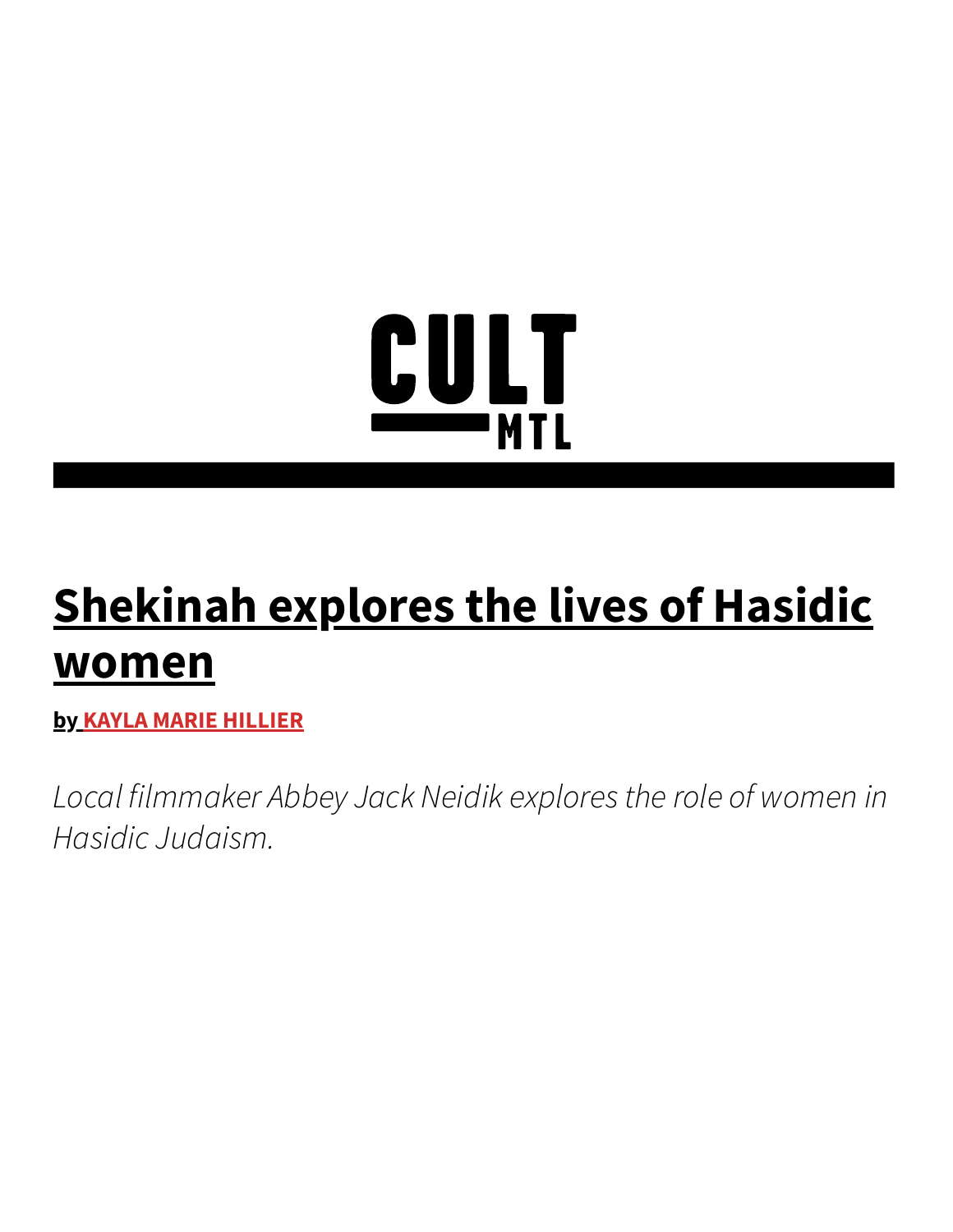

*Shekinah: The Intimate Life of Hasidic Women*

On an almost daily basis, I trek south from my Parc Ex apartment to Mile End. Walking that long stretch of Parc, I've got used to seeing the large population of Hasidic Jews. It's only when I have a friend visiting from out of town, who gets shocked by the sight of a  $\mathsf{S}$  shtreimel  $\mathsf{S}$ , that I take note of my familiar surroundings.

Surely at first, just like my friends, my mind used to flood with questions: Why won't they talk to me? Why the wigs? Why black? Why so many children? What is that large hat made of? But over time, it all just became part of my environment, slipping into the background.